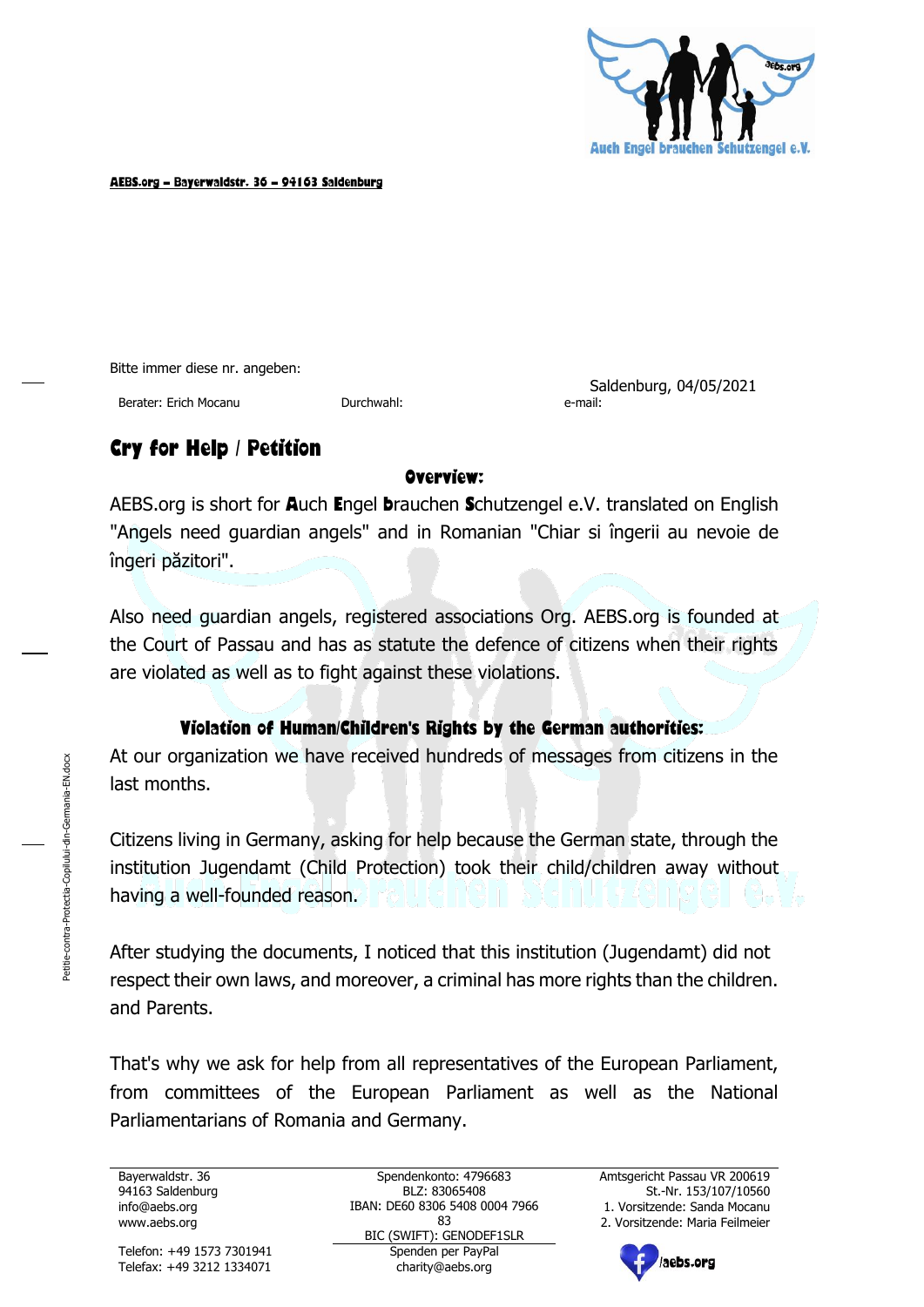# Evidence 1.

Freiburg- Germany: On 08.03.2021 the Higher Regional Court Karlsruhe, 18 Zivilsenat (Higher Regional Court Karlsruhe, 18 Zivilsenat Freiburg) in case 18 UF 4/21 as well as 49n F 2671/20 decided:

That the daughter Pia Seiler born on 06.11.2013 with dual nationality (Romanian and German) to remain with her mother until the final hearing of 13.04.2021.

#### Exhibit 1 page 2 of the judgment::

18 UF 4/21

hat das Oberlandesgericht Karlsruhe - 18. Zivilsenat - Senat für Familiensachen - durch Vorsitzenden Richter am Oberlandesgericht Horn, Richter am Oberlandesgericht Mertel und Richter am Oberlandesgericht Dr. Künschner beschlossen:

 $2 -$ 

Die Vollziehung des Beschlusses des Amtsgerichts - Familiengericht - Freiburg vom 22.12.2020 (49 F 2671/20) wird bis zur Entscheidung des Senats im vorliegenden Verfahren vorläufig ausgesetzt.

#### **Translation from German into Romanian:**

Execution of the decision from the Court - Family Court - Freiburg of 22 December 2020 (49 F 2671/20) is temporarily suspended pending the decision of the Senate in these proceedings.

Also, in the meeting of 08.03.2021, the representatives of the Child Protection Institution, as well as Pia's lawyer make clear, that forcibly taking the girl away from her mother will certainly affect her psychologically and it may traumatize her as well. The advice is that the girl should remain at her current home.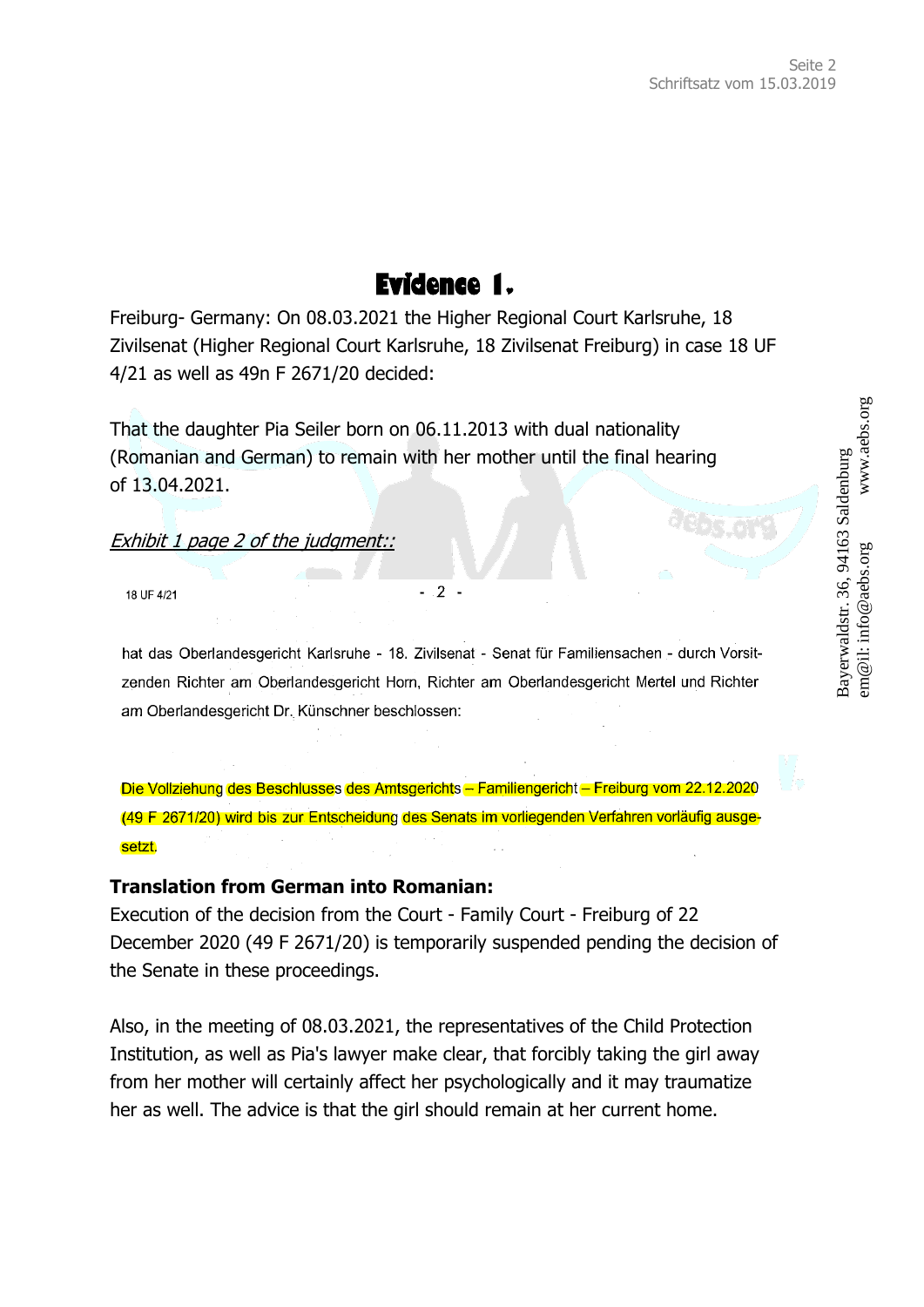#### Exhibit 2 page 5 paragraph 2 of the Judgment:

2. Im vorliegenden Streit der Eltern um den gewöhnlichen Aufenthalt ihres gemeinsamen Kindes Pia spricht einiges dafür, dass das Kind durch den seit Herbst 2019 anhaltenden, mit dem weitgehenden Abbruch ihres Kontakts zum Vater verbundenen heftigen Trennungskonflikt der Eltern bereits erheblich belastet ist und mit fortdauernden erheblichen Belastungen gerechnet werden muss. Jugendamt und Verfahrensbeistand gehen nachvollziehbar davon aus, dass die Durchsetzung der Herausgabeanordnung mit unmittelbarem Zwang Pia stark ängstigen würde. Das Jugendamt rechnet mit einer Traumatisierung des Kindes, rät dringend von einem solchen Vorgehen ab und spricht insoweit bereits jetzt von einem unverantwortlichen Verhalten der Eltern. Beide Eltern haben das Wohl des Kindes danach in weitem Umfang aus dem Blick verloren.

#### **SUMMARY of the Final Decision of 08.03.2021**

Three judges of the Higher Regional Court Karlsruhe, Senate 18 of Freiburg together with the girl's lawyer have agreed, that Pia must stay until the decision on 13.04.2021 by her mother because otherwise the girl will ge big psychological problems if she would get taken away ftom her mother.

## The theft of the little girl Pia!

Two days after the sentence, on 10.03.2021 Pia's mother received at 10:00 a.m. a phone call from Mrs. M.B., Social Employee of the City of Freiburg, that her daughter Pia Seiler had been taken out of school and taken to a foster home. (illegally without any court order)

Pia's mother, Mrs. Mihaela Seiler asked Mrs. Behiri by what right the girl was taken away, especially two days ago they were also the ones who told the court that her daughter should stay with her mother until the decision in April.

Employee of Child support Mrs. Behiri replies::

"It is in the best interest of the daughter because the girl is in danger. Art 42 of SGB VIII"

**A concrete reason what the danger is, was not given even until this day.** 

**Although Piei's mother and mother's lawyer immediately informed the Youth Welfare and Assistance Office that two days ago it was decided**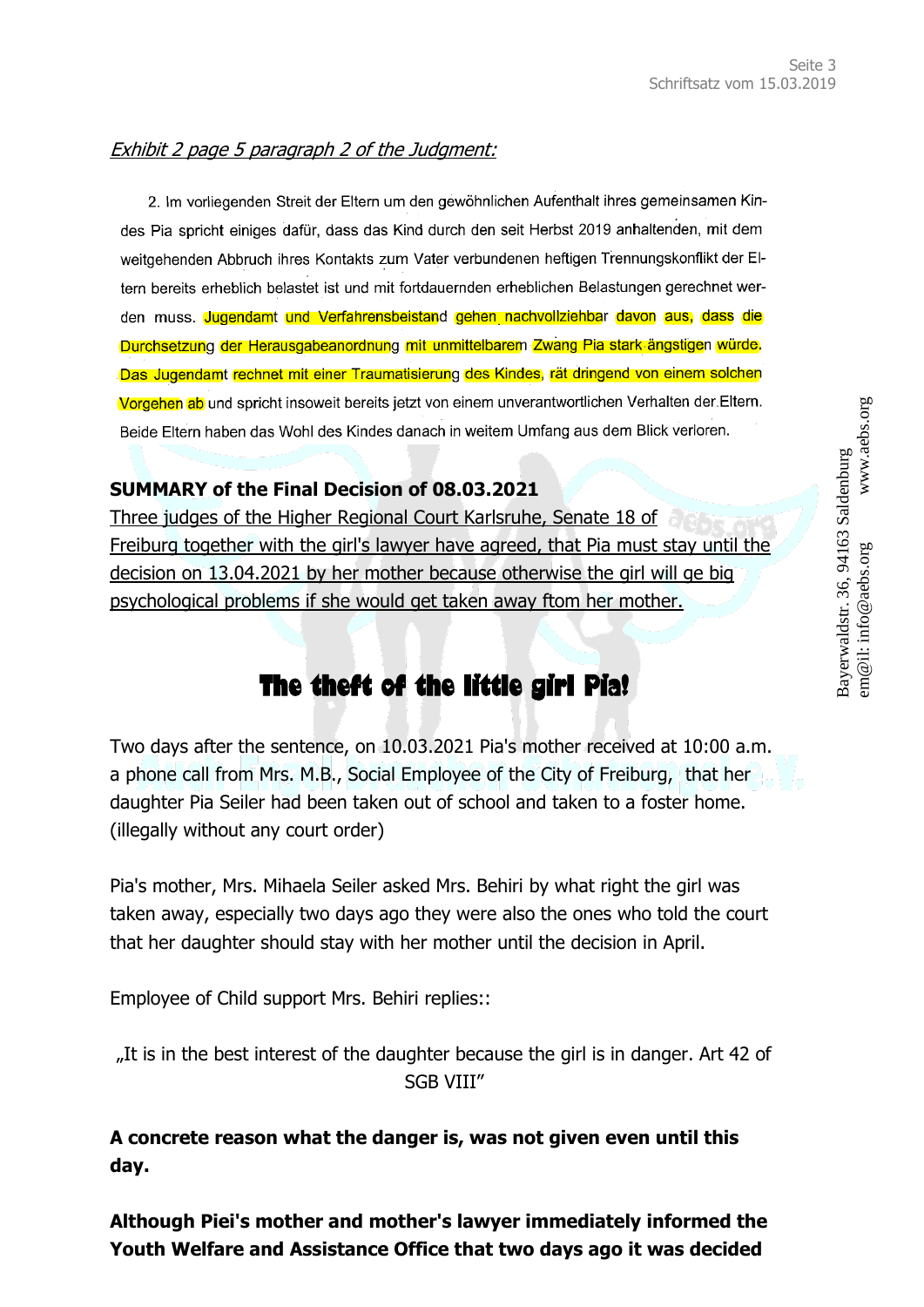#### **by three judges at the Karlsruhe Regional High Court that the girl should stay with her mother, they still violated this decision. and they did not take the child back.**

The police had an obligation to respond to the mother's appeal to help her recover her child, especially since the Social Welfare Department has not yet holds a signature, an agreement from a Judge as the law requires. Instead The police, knew to come to the mother's door to threaten her to delete some posts about her child at the request of the Child Protection Agency.

#### Proof that Child Protection broke the law

Sozialgesetzbuch (SGB) - Achtes Buch (VIII) - Kinder- und Jugendhilfe - (Artikel 1 des Gesetzes v. 26. Juni 1990, BGBI. I  $S. 1163$ § 42 Inobhutnahme von Kindern und Jugendlichen

(5) Freiheitsentziehende Maßnahmen im Rahmen der Inobhutnahme sind nur zulässig, wenn und soweit sie erforderlich sind, um eine Gefahr für Leib oder Leben des Kindes oder des Jugendlichen oder eine Gefahr für Leib oder Leben Dritter abzuwenden. Die Freiheitsentziehung ist ohne gerichtliche Entscheidung spätestens mit Ablauf des Tages nach ihrem Beginn zu beenden.

**In Article 42 para. 5 of SGB VIII – Childcare clearly states that if a child or young person is taken into care from the parents without a court approval, the child must be brought home by the end of the day, back to the parents.**

**Dear representatives of the citizens,** we cannot speak of legal custody. State, because then the law as well as court decisions should be respected.

**So here we are talking about "THEFT" which in German law is a criminal case:**

- **- Deprivation of Liberty (§ 239 StGB)**
- **- Deprivation of Minors (§ 235 StGB)**

Although the mother of the little girl went to the police on the morning of 10.03.2021 to ask for help to have the girl back to her, because the Child Protection not only violated the court order but also the law, the Police told her they could not help her, because they can't go against this institution.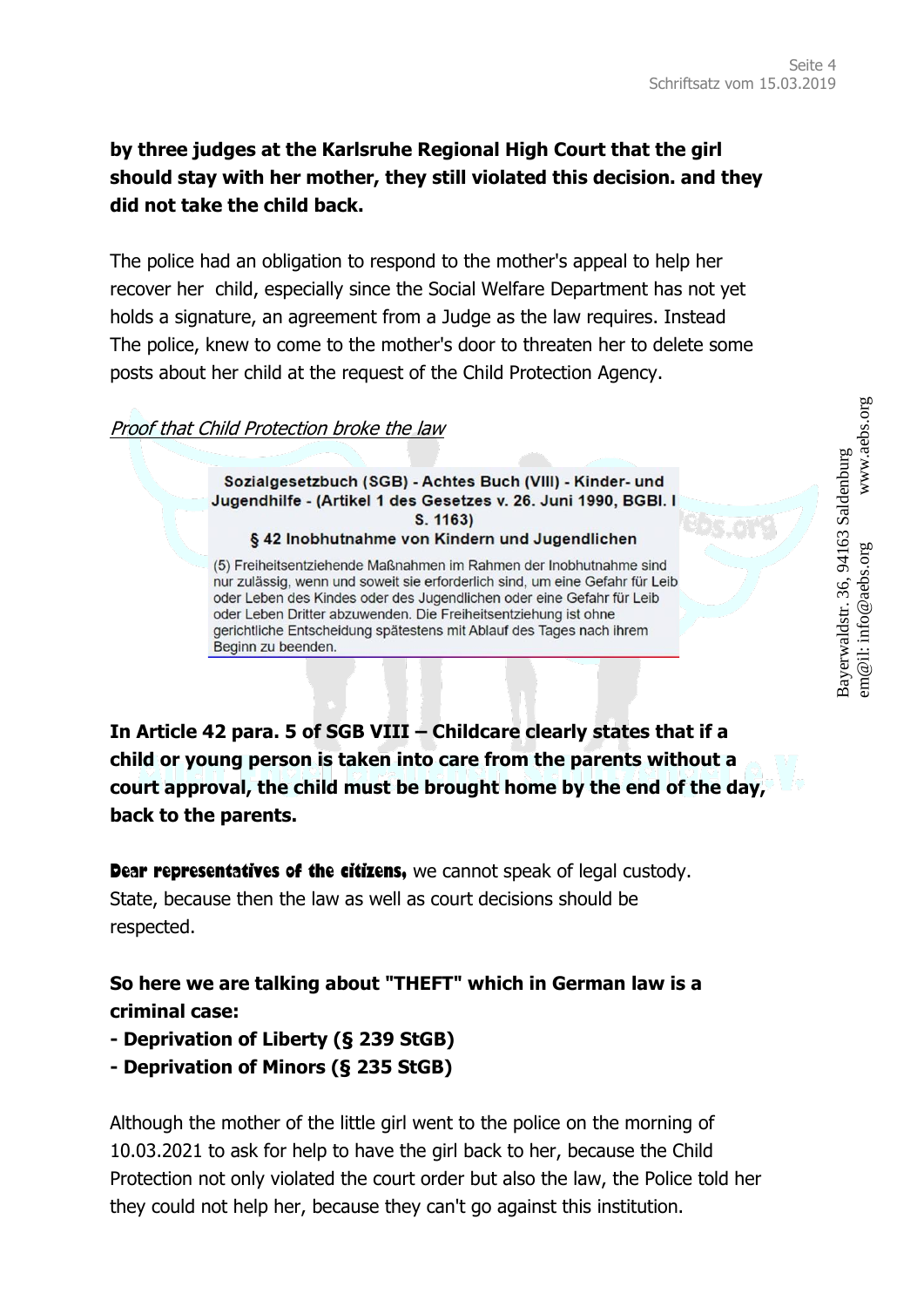**PSLOTE** 

On 17.03.2021 we from AEBS.org filed a complaint with the Freiburg Public Prosecutor's Office a criminal complaint against the Social Counsellor of the Child Protection, for violation of 2 articles of the German criminal law.

To this day, the Freiburg Public Prosecutor's Office has not taken any action and even to start an investigation in this case. Instead, they are investigating one of the founders of the organisation for speaking publicly about the violation of the law.

**To conclude this case, in Germany - Child Protection (Jugendamt), the police, the public prosecutor's office and the courts are working hand in hand-in hand to the Child Theft!**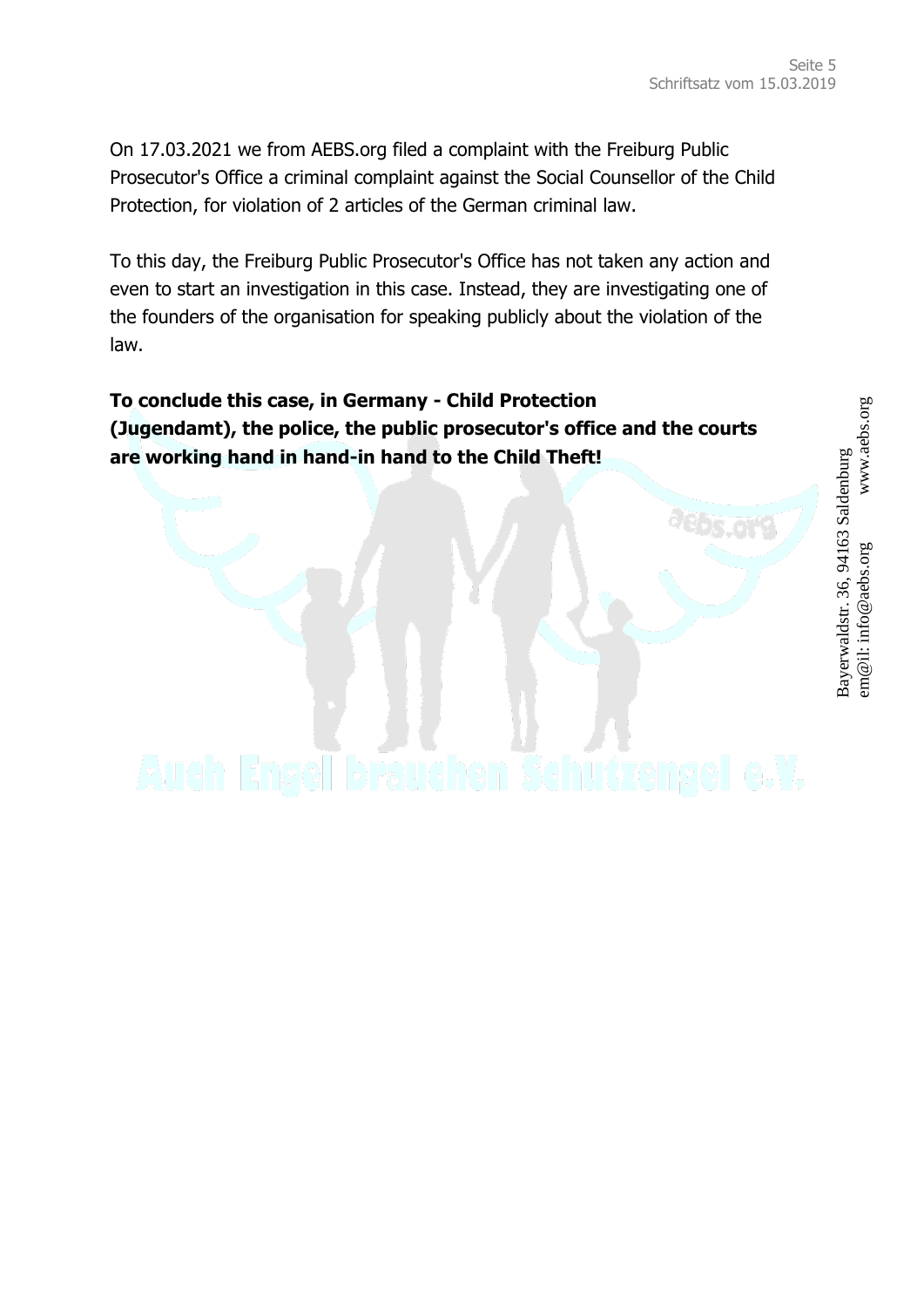# Theft of 7 Children from the Furdui Family

On 26.04.2021 the mother of the 7 children woke up with the social workers from the child protection in Hanover at the door. She was informed that the 3 more children's children, David (15), Naomi (14), Estera (13), have already been taken by the child protection and now they've come to take the other four. Natalia (12), Ruben (11), Albert (10) and Lea (1 year old).

When the children's mother mentioned that she wanted to call the police or a lawyer, to see if it's legal what's going on here, the social workers have threatened her that if she did not give the children up and ask for help from the authorities or a lawyer, they will not see their children again soon and cooperating with them, will be more helpful. aebs.org

Even before the children's father arrived, the Jugendamt told the mother that if she declares that she and the children are being beaten by her husband, she could be with the children.

It should be noted that the mother was not even asked about the youngest child, if she suffers from any illnesses, if she takes any treatment, not even if she is breastfeeding or what milk she uses.

The mother was even prevented from packing the other children's bags, she was only allowed to for the youngest one.

Read the mother's statement attached.

**In this case too, there is no signature of a judge and no proof that can support taking these children into state custody.**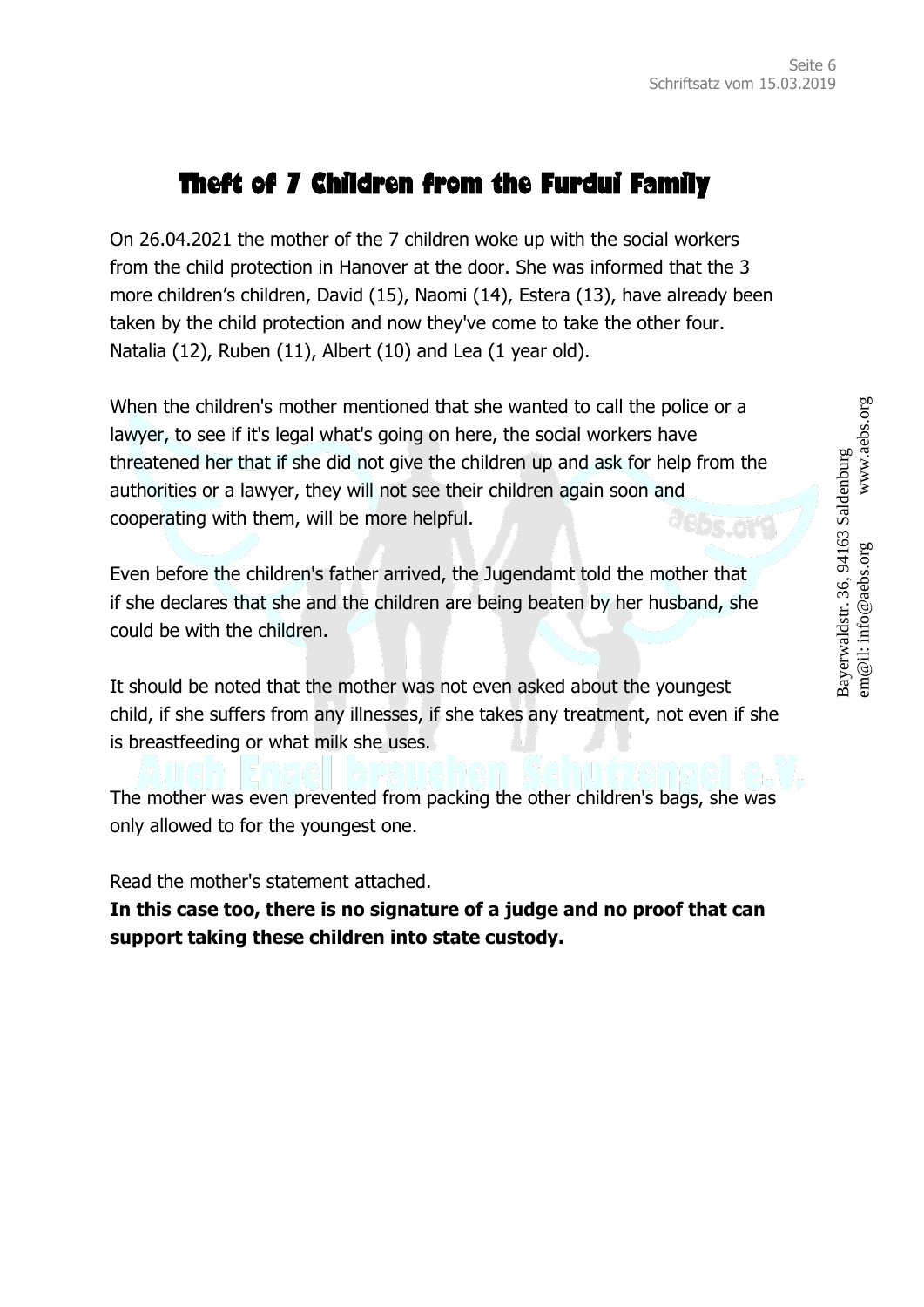## Theft of 3 Children from the Dovlete Family in Darmstadt

On 27.11.2019 3 children were taken from the Dovlete Family by the Child Protection and taken into foster care without any good reason or court signature. The youngest of the children is Sofia born on 18.08.2020, i.e. taken directly from the birth.

The concrete reason why this measure was reached is: The lies made by the Sister of the husband (father of the children) to the Child Protection. How the parents are alcoholics, that they are fighting and that they are not able to raise the children.

A concrete check if this information is true has not been done yet to this day.

In January 2020 the mother of the children Dovlete Georgeta and the father of the children Mr. Rancan Vasile informed the Romanian Consulate in Bonn that their children were taken away and they asked for help so that they can all go back to Romania.

The response from the Consulate was: That they cannot interfere with the Jugendamt.

We should mention that we at AEBS.org asked today 04.05.2021. the Romanian consulate in Bonn if they know about the Doblete family case and they said no. After informing them that we would send them the contact details of the family, they asked, "Who cares!"

Neata și Hristis Inviat!  $00 - 51.$ // A ajuns informatia la Bonn, ca anul trecut s-a luat de protectia Copilului 3 copiii de la o familie din Groß-Gerau? Cel mai mic era de 1 anisor? Pe mama O cheama Doblete Georgeta 09:53 // Neata 09:59 Nu stiu nimic si astfel de informatii... 09.59 Imediat primesc datele lor concrete, si va trimit  $10:00 \sqrt{x}$ Pe cine intereseaza? 10:01

Proof Whatsapp Mesage: